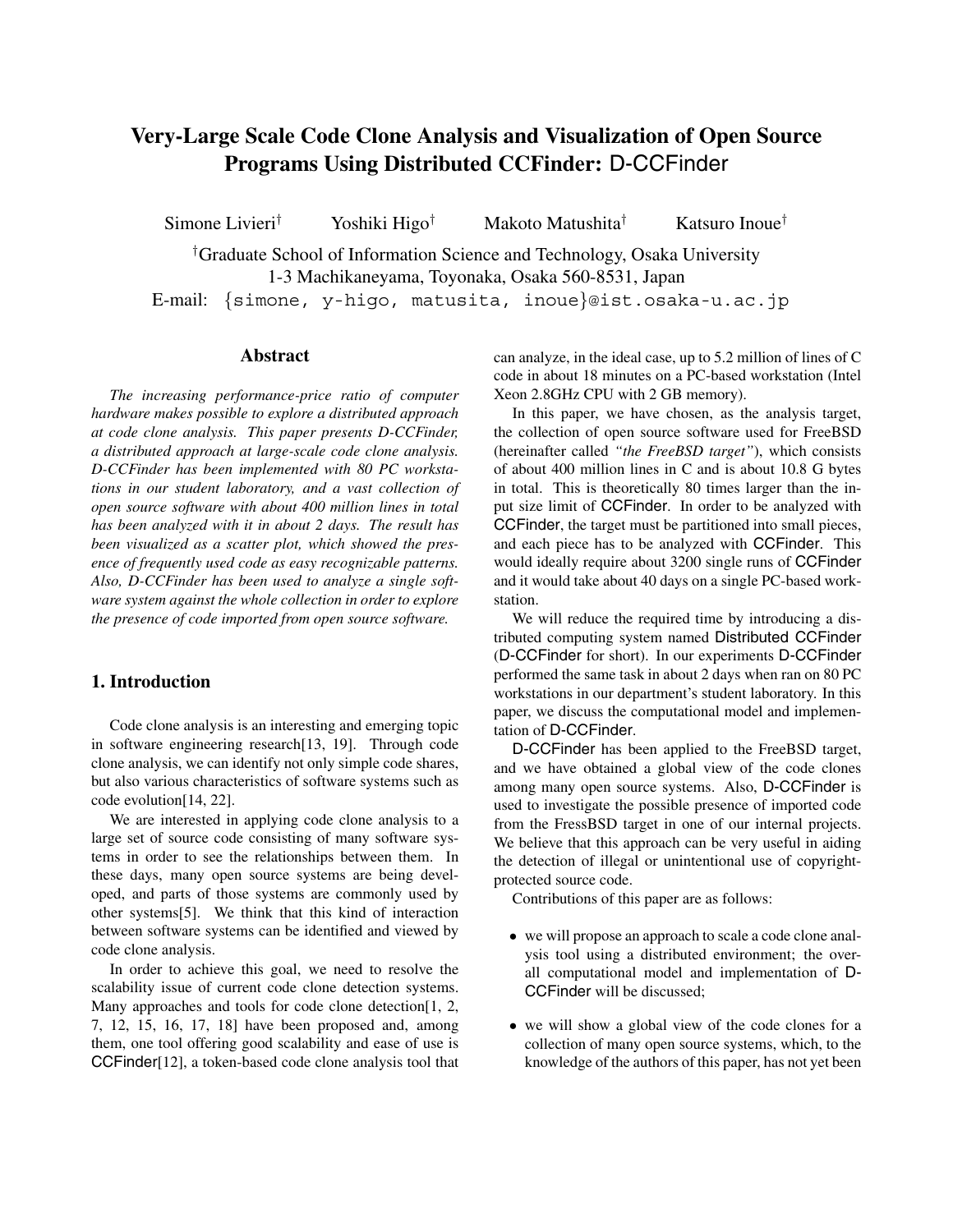

**Figure 1. Relation between project, category, target and unit**

presented before;

• application of D-CCFinder to software copyright violation detection will be explored; this will be performed by analyzing the code clones between a single project and a collection of many open source projects.

In Section 2, the computational model of D-CCFinder is defined, and the implementation of D-CCFinder is presented in Section 3. In Section 4, we show the experiments performed using D-CCFinder, and in Section 5, some discussions and related works are presented. Finally, we conclude our paper with a few remarks in Section 6.

# **2.** D-CCFinder **Model**

In this section, we will describe D-CCFinder, which is an analysis system for the target input.

#### **2.1. Target input**

A collection of source files which are needed to build a software system is called *project*, and each project has its unique project name: ZIP, emacs, apache, and windowmaker are examples of project names (see Figure 1). To simplify our discussion, we will limit our analysis to projects written only in C language.

A collection of projects sharing a specific feature is called *category*. For example emacs, vim, and gedit are projects in the editors category.

The input of D-CCFinder is called *target* which is composed of multiple unique categories. We assume that there are no duplicated categories or projects in the target.

Another dimension by which the target can be partitioned is the *unit*. A *unit* is a collection of source files of a single or multiple projects. The total size of those files must be less than or equal to the *unit size*, decided by the user in advance.

A computational element specified by two units is called *piece*, and it will be the input of a distributed process. The upper part of Figure 1 illustrates the relation between these terms.

# **2.2. Prospective Output**

The objective of D-CCFinder is to find clones among projects in the target. With clone we intend a pair of code fragments which are exactly the same except comments, white spaces, or carriage returns, or which differ only on user-defined identifiers. The former clones are called *type 1* and the latter ones are called *type 2* in [3]. We expect both type 1 and 2 clones existing in the target to be present in the output of D-CCFinder.

Because of the large size of the target, a considerable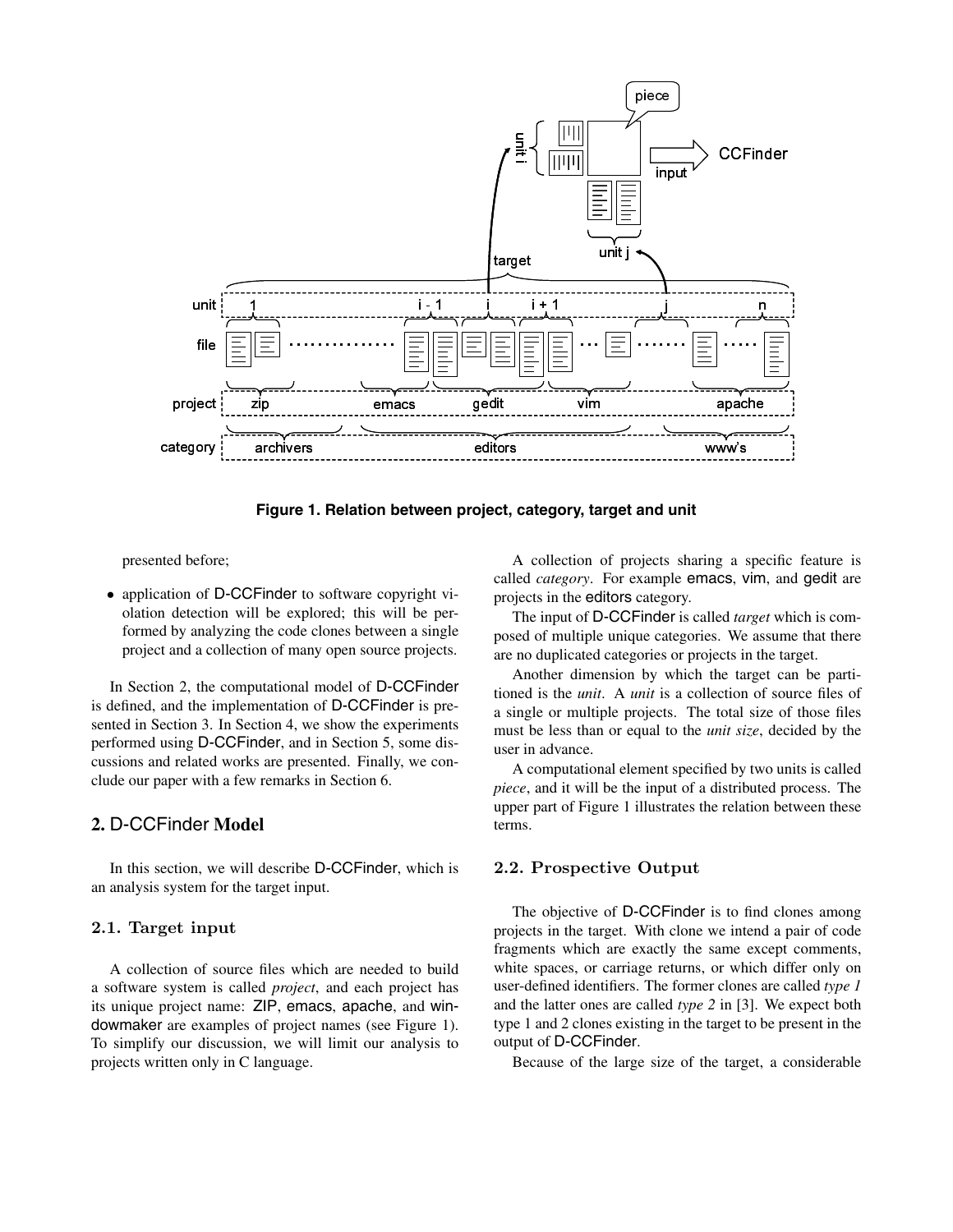

**Figure 2. Computational Model of** D-CCFinder

number of clones is expected to be detected<sup>1</sup>, thus we need some abstraction of the output in order to grasp the overall characteristics.

**EXAMPLE 2014**<br> **CONTROM AND EXECUTE:**<br>
to the output in<br>
to to D-CCFin<br>
t is composed<br>
this informationy level infection<br>
clone coverals.<br>
Also, we idency clones in eac<br>
cork in the pose<br>
ional Mod<br>
inder finds c<br>
list.  $\begin{array}{c}\n\rightarrow \text{tas} \\
\rightarrow \text{ tas} \\
\rightarrow \text{ tas} \\
\rightarrow \text{tras} \\
\rightarrow \text{Ts} \\
\rightarrow \text{Ts} \\
\rightarrow \text{Ts} \\
\rightarrow \text{Ts} \\
\rightarrow \text{cs} \\
\rightarrow \text{cm} \\
\rightarrow \text{cm} \\
\rightarrow \text{cm} \\
\rightarrow \text{cm} \\
\rightarrow \text{cm} \\
\rightarrow \text{cm} \\
\rightarrow \text{cm} \\
\rightarrow \text{cm} \\
\rightarrow \text{cm} \\
\rightarrow \text{cm} \\
\rightarrow \text{cm} \\
\rightarrow \text{cm} \\
\rightarrow \text{cm} \\
\rightarrow \text{cm} \\
\rightarrow \text{cm} \\
\rightarrow \text{cm} \\
\rightarrow \text{cm} \\
\rightarrow \text$  $\begin{array}{ccc} \mathbf{1} & \mathbf{1} & \mathbf{1} & \mathbf{1} \\ \mathbf{1} & \mathbf{1} & \mathbf{1} & \mathbf{1} \\ \mathbf{1} & \mathbf{1} & \mathbf{1} & \mathbf{1} \\ \mathbf{1} & \mathbf{1} & \mathbf{1} & \mathbf{1} \\ \mathbf{1} & \mathbf{1} & \mathbf{1} & \mathbf{1} \\ \mathbf{1} & \mathbf{1} & \mathbf{1} & \mathbf{1} \\ \mathbf{1} & \mathbf{1} & \mathbf{1} & \mathbf{1} \\ \mathbf{1} & \mathbf{1} & \mathbf$ The output format of D-CCFinder is a list of code clone sets, where each set is composed of a number of unique code fragments. This information should be abstracted into project or category level information, for example by computing the code clone coverage between each pair of projects or categories. Also, we might simply want to see the existence of any clones in each project or category. We will do this kind of work in the post processing of the output of D-CCFinder.

#### **2.3. Computational Model of** D-CCFinder

By default, CCFinder finds clones among all the files indicated in an input list. Since all the files need to be loaded into memory space, the execution of CCFinder is aborted if the target is large and there is not enough memory space.

For resolving this issue, we partition the target into notintersecting pieces whose size is acceptable to CCFinder. By giving an option, CCFinder can take two lists of input files, and produce clone lists only between the listed files. The execution of CCFinder over a piece of the target is called *task*. The outputs of each task are virtually merged so that we can obtain all the clones in the target.

The computation of each task is independent in the sense that intermediate and final result of each task does not affect the computation of other tasks; therefore the problem of segmenting the code-clone analysis becomes an *embarrassingly parallel* problem[21].

As shown in Figure 2, assume that the target size is *nu* where *n* is the number of the partition, and *u* is the size of one unit. Each piece is indexed by  $(i, j)$  where  $1 \leq i, j \leq n$ . Because the code clones of piece  $(i, j)$  are the same of piece  $(j, i)$  we can reduce the number of tasks to be performed almost to half. The total and exact number *N* of tasks is given by:

$$
N = \frac{n(n+1)}{2}
$$

Through D-CCFinder, these tasks are distributed over a multiple CPU environment where an ordinary CCFinder is executed on each CPU. Since no interaction is needed, the scheduling of the tasks becomes very simple: we will assign any task to any idle CPU with appropriate input, and collect the output.

#### **3. Implementation of D-CCFinder**

D-CCFinder is a distributed system for code clone analysis based on CCFinder. Architecturally it is a masterslave application with single CCFinder jobs executed on slave nodes. D-CCFinder has been implemented in the Java language using Java RMI for message passing between the nodes, while the source repository resided on a network file-system, to which all the nodes had access.

D-CCFinder is integrated by a small set of utilities for the pre-processing of the input source code, the postprocessing of the output data and image generation. A diagram of the whole system can be seen in Figure 3.

**Indexer.** The target is examined and informations about file size and number of lines of code, project name and project's category are stored in index files. Unit boundaries are also computed by the indexer. In the following experiments, we used 15 MBytes as the unit size, a value far smaller than the ideal case, because of the limitations of the hardware in the student laboratory. We got a total of 734 units and 269,745 tasks for the FreeBSD target.

**Master node.** The master node creates the input files for CCFinder and assigns tasks to the slave nodes. If a slave node fails, the task is assigned to a different node. If the task fails because of some CCFinder's internal error the file list of the task is kept for further investigation.

**Slave node.** We had 80 slave nodes executing CCFinder on each piece of the target. The files are first copied to the local node storage, and then analyzed. The text output of CCFinder is processed in order to remove redundancy and uninteresting clones consisting in simple repeated patterns:

<sup>&</sup>lt;sup>1</sup>It is reported that about 5-20% of total lines are clones in [20].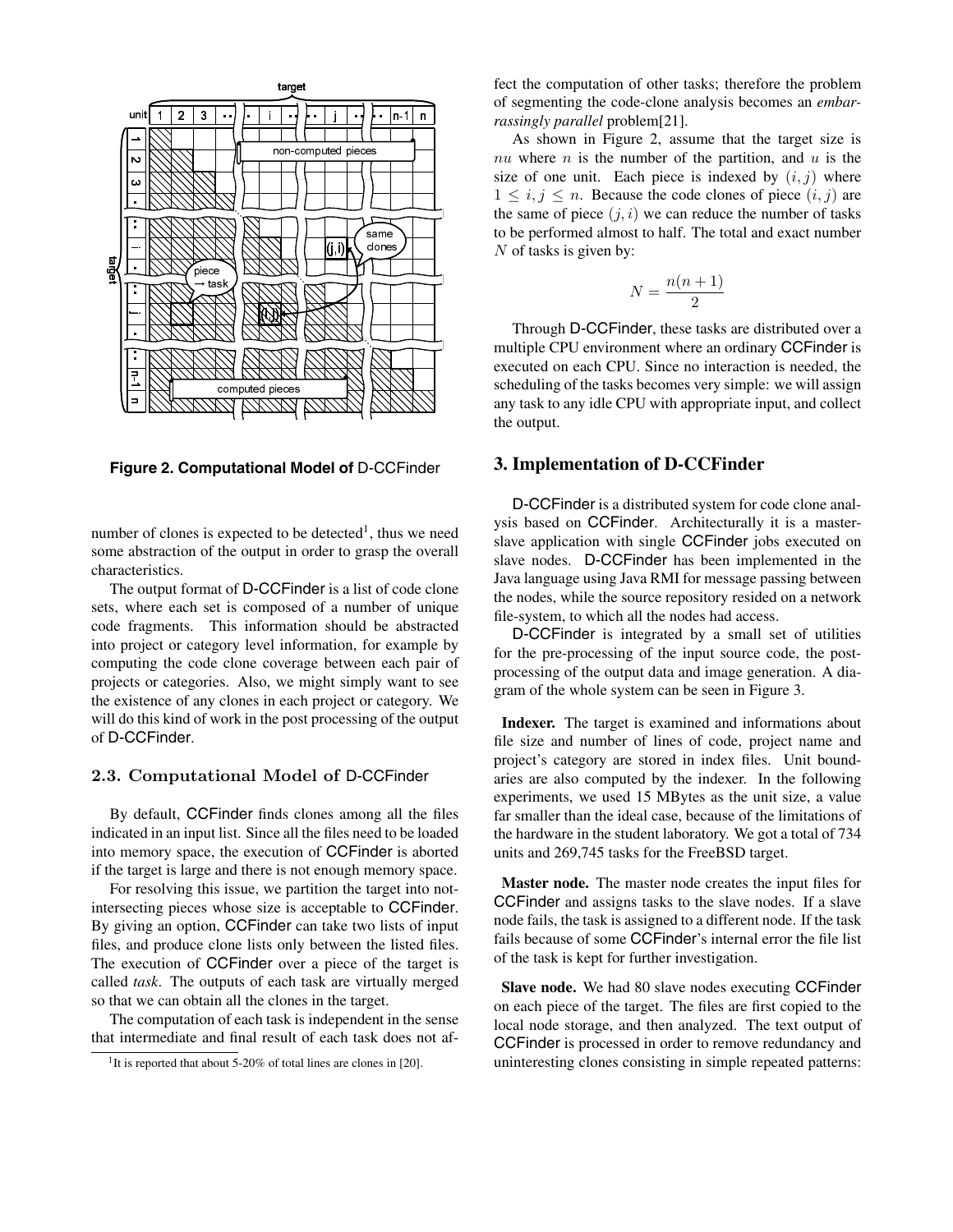

**Figure 3. Process Overview for Code Clone Analysis using D-CCFinder**

**Table 1. Characteristics of the Master and Slave Nodes**

| <b>Processor</b>     | Pentium IV 3GHz            |  |  |
|----------------------|----------------------------|--|--|
| <b>Memory</b>        | 1 GBytes                   |  |  |
| <b>Network Link</b>  | Gigabit Ethernet connected |  |  |
|                      | to 100Mbit/s network hubs  |  |  |
| OS.                  | FreeBSD 5.3-STABLE         |  |  |
| <b>Local storage</b> | $40 \sim 50$ GBytes        |  |  |

the Repeated Token Ratio (RNR) metrics has been used to perform the filtering[9] (in our experiments we set the threshold value for RNR to 0.5). The final result is moved to the shared network file-system.

CCFinder's output consists of code fragment pairs. Each code fragment contains the index of the file it belongs to, and this index is unique with respect to the files processed. In order to have indexes consistent across the whole target code fragments re-indexed.

The characteristic of the the master and slave nodes are shown in Table 1.

**Clone Coverage analyzer:** The output of D-CCFinder is processed and data about the number of shared lines of code is computed for each pair of project, file and category. This data are used to generate three different types of graph: scatter plots, heatmaps and bar charts.

**Image generator.** For the purpose of visualization the user can choose between the generation of scatter plot or heatmap, and bar chart. Heatmaps of any portion of the target can be created at file level, while a global view is generated at project and category level. The generation of a heatmap at file level allows the user to specify a scale factor, reverting to the generation of a 2-color black-and-white scatter plot if the scale value is greater than 1.

# **4. Experiments**

We performed two experiments with D-CCFinder. In the first experiment, we analyzed the whole FreeBSD target. In the second experiment, we used D-CCFinder to find clones between our research system, and the FreeBSD target.

We define *code clone coverage* (*Coverage*<sub> $M_0M_1$ </sub> and  $Coverage_{M_0}$ ) to measure the percentage of clones between two files, projects or categories as follows:

$$
Coverage_{M_0M_1} = \frac{LOC(CC(M_0, M_1))}{LOC(M_0) + LOC(M_1)} \times 100
$$
  
\n
$$
Coverage_{M_0} = \frac{LOC(CC(M_0, M_1) \cap M_0)}{LOC(M_0)} \times 100
$$

with:

*<sup>M</sup>*<sup>0</sup>*, M*<sup>1</sup>: a pair of files, projects or categories;

 $CC(M_0, M_1)$ : segments of the code clones between  $M_0$ and  $M_1$ ;

 $LOC(x)$ : the total number of lines of code in *x*.

*Coverage*<sub>*M*<sup>0</sup>*M*<sub>1</sub></sub>: the ratio of code clone fragments against the total of  $M_0$  and  $M_1$ ;

*Coverage* $M_0$ : the ratio of code clone fragments between  $M_0$  and  $M_1$  contained in  $M_0$  against  $M_0$ .

#### **4.1. The FreeBSD Target**

There are many collections of open source projects, such as SourceForge (http://sourceforge.net/) or Gnu (http://www.gnu.org/). Among them we have chosen the "Packages and Ports Collection" of FreeBSD as the target, since it is well maintained and it is already partitioned into categories.

The size characteristic of the FreeBSD target and its category names are shown in Table 2 and Table 3 respectively.

The FreeBSD target sometimes includes several versions of the same project, for example versions 1.3, 2.0, 2.1, 2.2 of the Apache web server. This is because the older systems are sometimes needed by the users or other systems for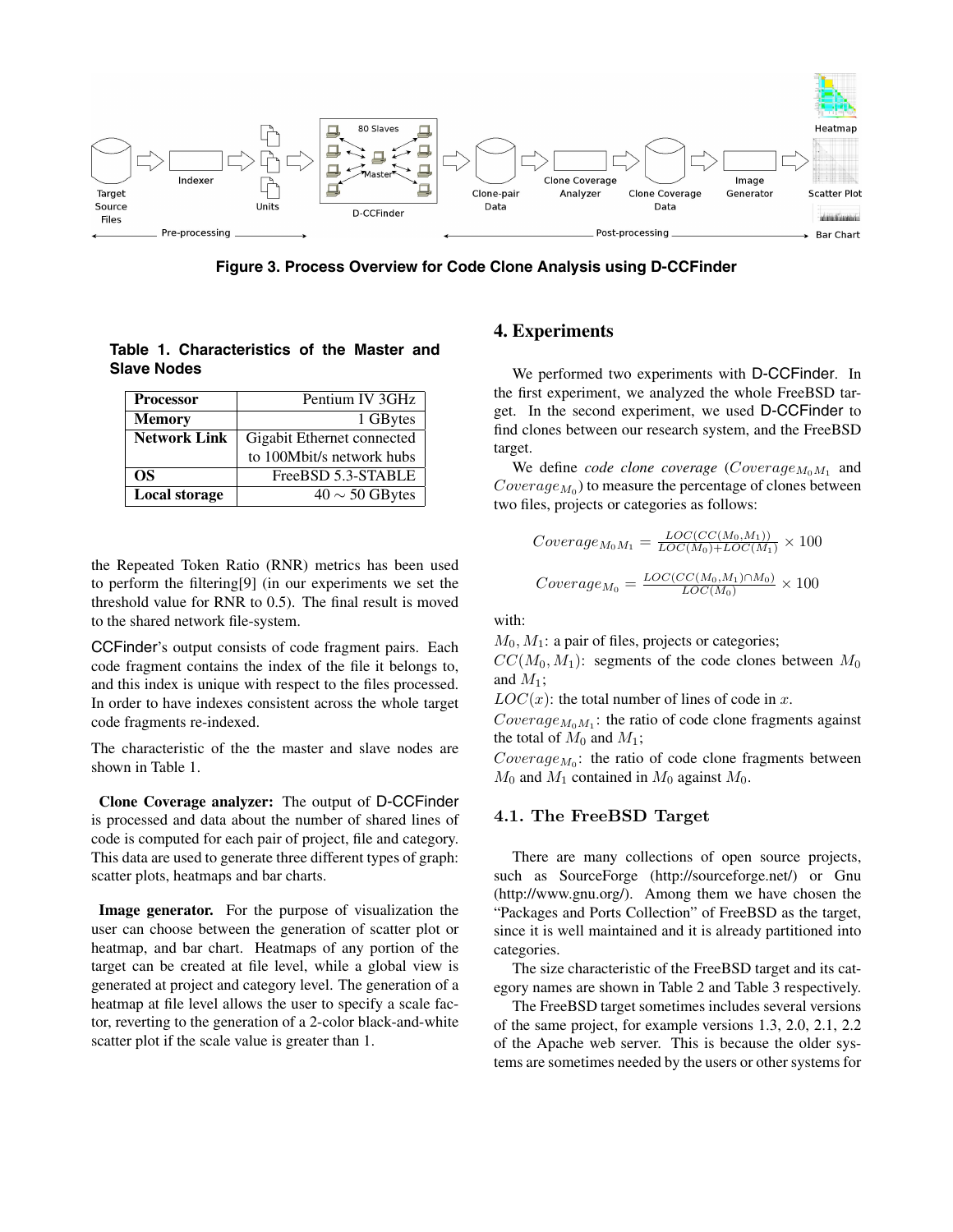**Number of categories** 45 **Number of projects** 6,658 **Number of .c files** 754,552 **Total lines of code** 403,625,067 **Total size** 10.8 GBytes mit bir i W:F . EMISI 羬 x, ∷ntean a i di negara de tangland i  $\frac{1}{2}$ mata aióbo idil i Xulidar **LIBE B** N B u s a inter **FREDERICK** 12-1024 ii in **THIME!!**  $1.801.1$  $\approx$   $\approx$  $\approx$  mass  $t$ gh boos rentrement ministri matted and demand N (NIT)) ें के स्वेत के लिए an a an an 滩 2014

∰i

鏁 Ä

 $\ddotsc$ 

all

灧菲

Her

91

R

iduzini

x iii

WK.

in the figure of the state

**JERES** 

96

擅

di urk

andia

**膜微斑目** 

演 (詳句) EXR

men

B

counter.

 $\chi$  . . . . li

1996 II : III : IX : I

rentrement moral a

 $\frac{1}{2}$ 

Mêr li Goles

浯

noglect.

aidti

**ENTAL** 

(XXVII)

W

**Table 2. Characteristics of the FreeBSD target**

**Figure 5. Diagonal Pattern from Area E of Figure 4**

backward compatibility. In such cases, many code clones across the versions are expected to be found.

# **4.2. Inter-Project Analysis for FreeBSD Target**

We ran D-CCFinder and all associated tools, with a detectable minimum token length of 50 tokens. Since we chose a unit size of 15MBytes the number of tasks to be executed was 269,745. Figure 4 shows the resulting scatter plot. This figure has been generated using a scale factor of 200, hence each dot corresponds to a unit of 200x200 files. To accelerate the image generation process a dot is painted black if at least one pair of files shares one or more code portion, i.e., if D-CCFinder detected at least one code clone pair between those two files. This visualization method produces a fairly exaggerated view of the code clones present in the target. However, since the average  $Coverage_{M_0M_1}$ for the target is about 4%, we would get an almost-white scatter plot without using such a method.

The most peculiar feature of the diagram in Figure 4 is

**Table 3. Categories in the FreeBSD target**

| <b>Index</b>            | <b>Name</b>   | <b>Index</b>    | <b>Name</b>  |  |
|-------------------------|---------------|-----------------|--------------|--|
| 1                       | accessibility | 24              | math         |  |
| $\overline{2}$          | arabic        | $\overline{25}$ | mbone        |  |
| $\overline{\mathbf{3}}$ | archivers     | 26              | misc         |  |
| $\overline{4}$          | astro         | 27              | multimedia   |  |
| 5                       | audio         | 28              | net-im       |  |
| $\overline{6}$          | benchmarks    | $\overline{29}$ | net-mgmt     |  |
| 7                       | biology       | 30              | net-p2p      |  |
| $\overline{8}$          | cad           | $\overline{31}$ | net          |  |
| 9                       | comms         | $\overline{32}$ | news         |  |
| $\overline{10}$         | converters    | $\overline{33}$ | palm         |  |
| $\overline{11}$         | databases     | $\overline{34}$ | polish       |  |
| 12                      | deskutils     | $\overline{35}$ | print        |  |
| $\overline{13}$         | devel         | $\overline{36}$ | science      |  |
| 14                      | dns           | 37              | security     |  |
| 15                      | editors       | $\overline{38}$ | shells       |  |
| 16                      | emulators     | 39              | sysutils     |  |
| $\overline{17}$         | finance       | 40              | textproc     |  |
| 18                      | ftp           | 41              | <b>WWW</b>   |  |
| 19                      | graphics      | 42              | x11-clocks   |  |
| $\overline{20}$         | irc           | $\overline{43}$ | $x11-fm$     |  |
| $\overline{21}$         | java          | $\overline{44}$ | $x11$ -fonts |  |
| $\overline{22}$         | lang          | 45              | x11          |  |
| 23                      | mail          |                 |              |  |

the presence of distinguishable artifacts: A, B, C and D are some examples.

A closer examination of the marked areas put in evidence a common repeated pattern; one example of this pattern is Area E, and it is closely shown in Figure 5, and manual investigation of the source code exposed the presence of sets of files that appear unchanged in multiple projects. This is due to the particular structure of the FreeBSD's port collection: different but related projects (for example plug-ins for the multimedia framework gstreamer) contains identical copies of a common set of source files. Being more specific:

**Area A.** Stripes contained in this area show how the source trees of php4 and php5 are used in various projects and in different categories.

**Ares B.** Enclosed in this area are four categories containing what the FreeBSD port maintainers have classified as x11 related software. Multiple copies of the core source tree of the X Window System are found in these categories.

**Area C.** Imake is a make-like build tool that's part of the X Window System. It has been classified as a member of the devel category and it's clearly visible that this project's source code contains copies of the source code of Area B.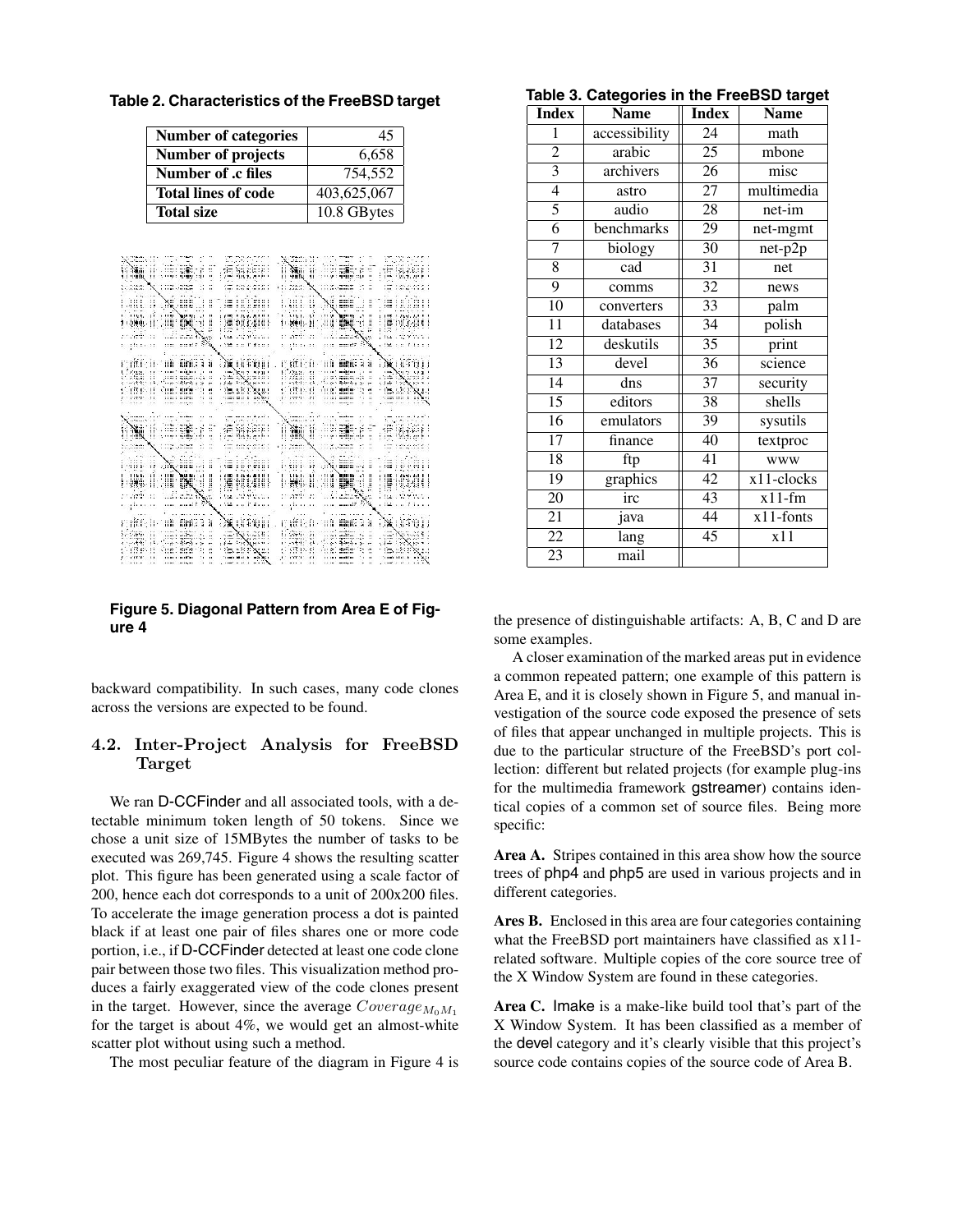

**Figure 4. Scatter Plot of Inter-Project Code Clone Coverage for the FreeBSD Target**

**Area D.** Most of the devel category exhibits a marked diagonal pattern. It is mostly due to the presence of multiple copies of the source code of the binutils software for different architectures.

**Area E.** Category audio contains the source code of the multimedia engine gstreamer's plug-ins, and the main tree of gstreamer is duplicated inside each project.

Most of the evident artifacts of Figure 4 are of the type previously mentioned: a diagonal pattern showing a 100% *Coverage*<sub> $M_0$ </sub>  $M_1$ . It is not easy to detect a uniquely existing code share between only two projects by mere observation because of the approximation of our visualization method.

A second run of D-CCFinder with a minimum detectable token length of 200 tokens yielded a diagram presenting almost the same main artifacts.

Figure 6 shows a heatmap of the  $Coverage_{M_0M_1}$  between the categories of the FreeBSD target. As expected most of the highest  $Coverage_{M_0M_1}$  values lie on the diagonal, though values greater than 25% are not uncommon between different categories. Some interesting parts of Figure 6 have been marked.

**Area F.** The databases category has a  $Coverage_{M_0M_1}$  of 41%. This value can be ascribed to two factors: the presence of different versions of the same software system, and the presence of database drivers for languages as ruby and php. In the former case a substantial number of code clones is expected, in the latter, manual inspection, revealed the presence of multiple copies of the same source tree.

**Area G.** The  $Coverage_{M_0M_1}$  value for the **devel** category is 38%. The presence of different versions of the suite of GNU binary utilities and compilers for different architectures is the main reason of this high value.

Area H. Categories ftp and converters show a code clone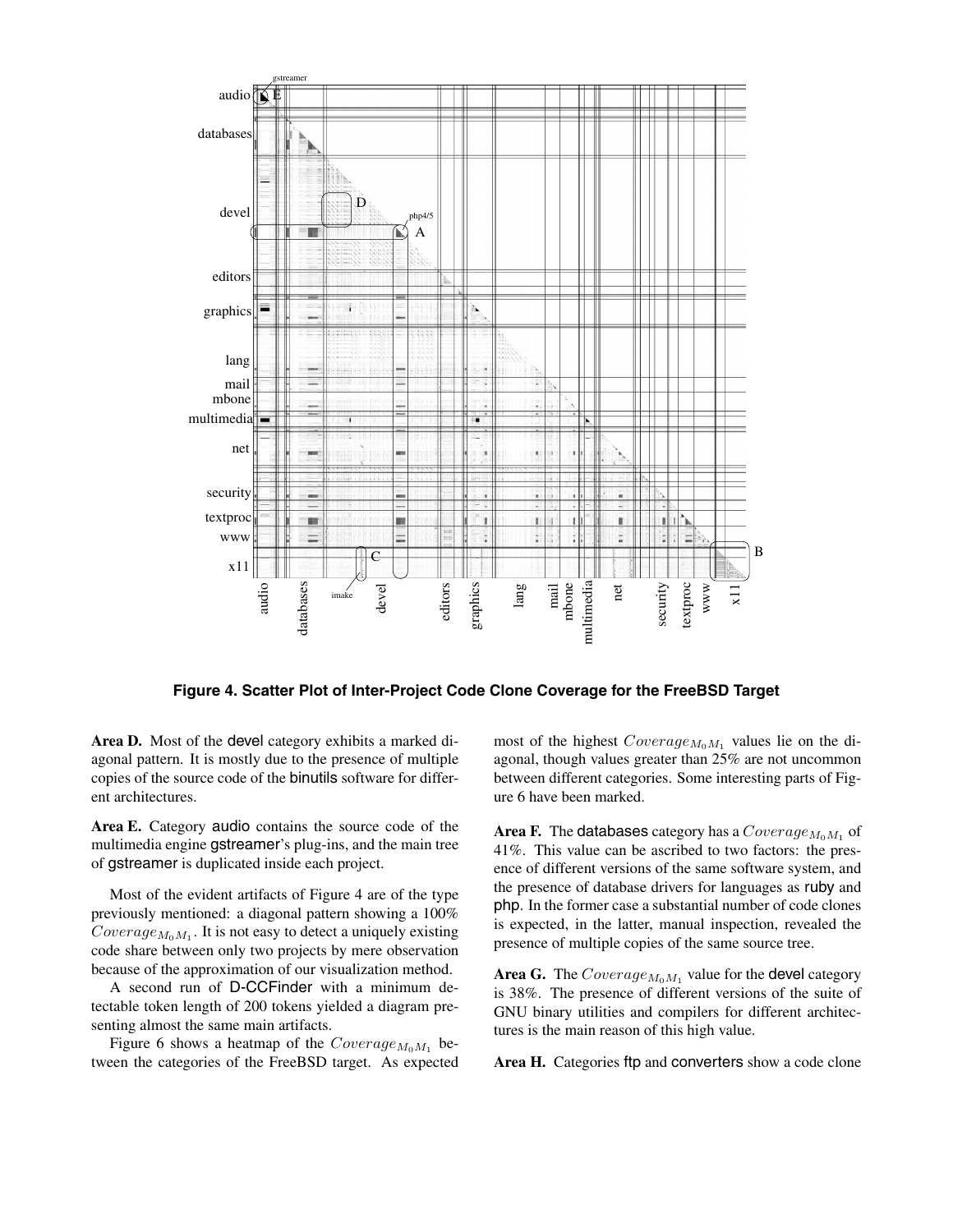

**Figure 6. Color heatmap for the code clone coverage of the FreeBSD target (category view)**

coverage of 37%. Manual inspection revealed that the presence of multiple copies of the php4 and php5 source tree can be accounted of the high value.

**Area I.** The  $Coverage_{M_0M_1}$  value for the categories lang and devel is 28%. This value can be ascribed to the devel category containing multiple versions of the suite of GNU compilers; and this code being mirrored inside category lang.

**Area J.** Category x11-fonts presents the highest *Coverage*<sub>*M*<sup>0</sup>*M*<sub>1</sub></sub> value: 46%. This is due to the relatively small size of the category, and the presence of seven copies of the source tree of the core of the X Window System

#### **4.3. Single Project Analysis of SPARS-J and the FreeBSD Target**

Recently, in parallel with the increased availability of open source programs for a wide variety of purposes, the probability of including, intentionally or not, part of their source code into new systems also increased; consequently, the risk of violating the terms of open sources licenses is emerging.

We used D-CCFinder to detect the presence of open source code fragments imported into the SPARS-J system

**Table 4. Time elapsed**

| <b>Indexer</b>                 | 22 minutes             |  |  |
|--------------------------------|------------------------|--|--|
| <b>D-CCFinder</b>              | 51 hours               |  |  |
| Scatter plot                   |                        |  |  |
| <b>Clone Coverage Analyzer</b> | 23 hours               |  |  |
| <b>Image Generator</b>         | 4 hours                |  |  |
| Heat map                       |                        |  |  |
| <b>Clone Coverage Analyzer</b> | 70 hours               |  |  |
| <b>Image Generator</b>         | $\overline{2}$ minutes |  |  |

which is a Java component analysis and search system developed at our laboratory[11]. SPARS-J is mostly written in C and has about 47,000 lines of code. We have examined how SPARS-J shares its code with the FreeBSD target. In this case, a single piece executed as a task contained the 47,000 lines of code of SPARS-J plus 15 MBytes of the FreeBSD target, and we had 734 tasks in total.

Figure 7 shows the result of the analysis as a bar chart; each bar indicates the *Coverage*<sub>*M*<sup>0</sup></sub> value between SPARS-J and a single project in the FreeBSD target, i.e. the percentage of source code that SPARS-J shares with that project.

Upon the inspection of some of the projects with which SPARS-J shows the highest ratio of shared code we found that most of the code clones were from a single file (getopt.c) containing code for parsing command line options.

Further examination revealed a large number of projects in the FreeBSD target making use of this file, thus, in order to have a more readable and less dense diagram, these projects have been removed from the bar chart. Figure 8 is the resulting diagram. It is possible to see how SPARS-J shares very little code with the projects in the FreeBSD target (except for the code in getopt.c), but there are a few noteworthy cases, in which the  $Coverage_{M_0}$  is greater tha 0.5%, that is, SPARS-J is sharing more than 200 lines of code.

A complete analysis of those projects revealed that SPARS-J uses code from two projects in the FreeBSD target for the handling of CGI requests, and that copies of the previously mentioned library for the parsing of command line options exist with different file names and in a specialized forms.

# **5. Discussion**

The case studies presented show how D-CCFinder can be used to detect similarities in a large source repository, and between the whole repository and a single external project.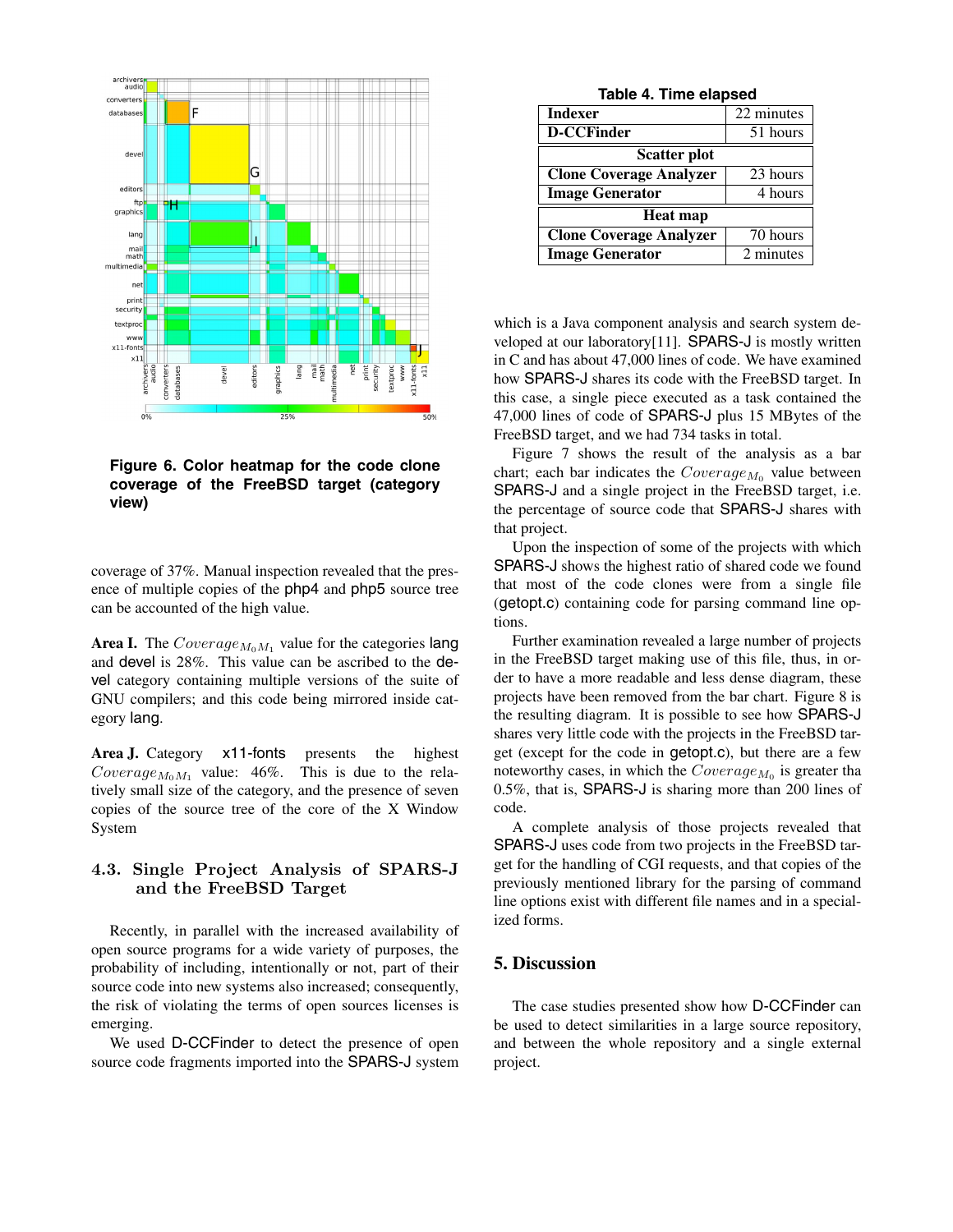

**Figure 8. Code Clone Coverage for Project SPARS-J (after filtering)**

mdk libspf2

**Experience with the FreeBSD target.** We performed a code clone analysis on the source code composing the FreeBSD ports collection.

enca cvsnt

mime

0

0.5%

1%

As listed in Table 4, it took about 51 hours to execute the task with a cluster of 80 computers, a minimum token length of 50 tokens, and a unit size of 15 MBytes. Clone Coverage Analyzer and Image Generator were on a single 2.8 GHz Xeon PC-based workstation with 4 GB of memory.

In the ideal case, the acceleration gain should be 80 and the expected running time should be about 12 hours, but network congestion, master-slave synchronization, and output processing performed at each slave node increased the total time. Nonetheless, our approach was 20 times faster (i.e., the actual acceleration ratio is 20) than it would using a single workstation capable of analyzing the whole target. The

introduction of faster network equipments (for instance, Gigabit hubs) in the student laboratory, would probably decrease the overhead and consequently increasing the acceleration gain.

cgiparse

The necessity to generate a scatter-plot of reasonable size but still with visual clues about the distribution of the code clones for a very large data set had us trading off accuracy for speed and space: the method used enhanced the presence of artifacts, making the organization of the source repository immediately visible, but at the same time it made impossible to detect finer details and relationships between small projects.

We need to explore other visualization methods for other analysis objectives. In the current implementation, Clone Coverage Analyzer requires a fairly long computation time. This could be reduced using the same distributed compu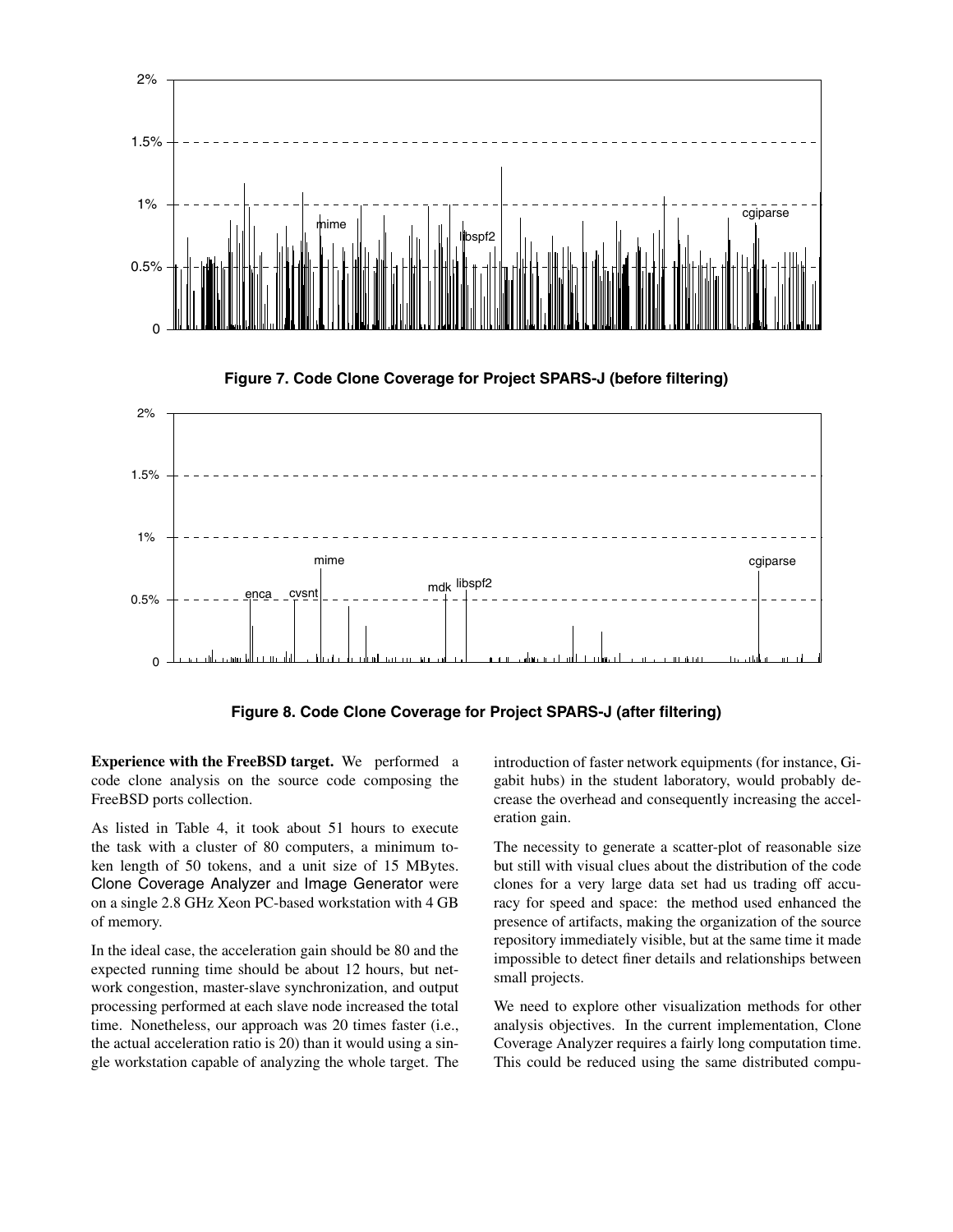tation model that D-CCFinder employs. We will need to design an algorithm for this purpose.

**SPARS-J and the FreeBSD target.** Detecting the code clones between SPARS-J, and the whole FreeBSD target took about 40 minutes with a cluster of 80 computers. The output have been visualized as a bar chart. After filtering the obtained data we were able to effortlessly individuate a small set of files containing duplicate code. We believe that this use of D-CCFinder can be applied to the detection of illegal or unintentional use of copyrighted source code in an arbitrary software project.

**Limitations.** One limitation of the current implementation of D-CCFinder is the inability to efficiently filter unnecessary or uninteresting clones, such as simply repeated files, in order to reduce the data to be examined. While it would be possible to realize this filtering running an additional processing stage after the execution of CCFinder on each slave node, we believe that performing it during the clone detection phase would be more efficient. In the near future we are going to experiment other ways to perform code clone detection, particularly fingerprint based analysis. We will also parallelize both the post-processing phase and the image generation task.

Another limitation is implicit in the method used to generate the scatter-plot: the employed algorithm degrades the results to those obtainable with a mere file comparison. We are addressing this issue researching new ways for visualizing the results.

# **6. Related work**

The concept of very-large size code clone analysis relates to the notion of Mega Software Engineering[10]. Mega Software Engineering refers to a collection of software engineering technologies that, supporting the large scale analysis of data from many projects, enables process improvement at organization level, rather than at single project level. With the decreasing cost of computer hardware, and its concurrent increment of performance, the notion of Mega Software Engineering becomes very important, and it is expected to see more frequent applications of its techniques, methodologies and practices in the field of software engineering research.

Given the total size of the source code to be analyzed, the only viable option was the parallelization of the task. The availability of the computers of our department's student laboratory lead us to organize a network connected cluster in order to solve the problem. Because the input and the output of the tasks are generally large and the computational model is trivial, we opted for a straightforward master-slave implementation using a shared network file-system, rather

than embracing more sophisticated approaches at parallel computing, such as grids[8].

Various approaches to code clone analysis have been proposed: Baxter et al. illustrate a method for detecting code clones through the use of abstract syntax tree[2]; Ducasse et al. propose string matching[7]; Kamiya et al. suggest the use of prefix tree[12]; Krinke uses program dependence graphs[16].

Our familiarity with CCFinder[12] and its immediate availability, made us prefer this tool over others with similar characteristics of performance and scalability. We don't think that CCFinder is the only tool usable for this kind of analysis, on the contrary we believe that a finger-print based approach[17] can be very efficient if we want to perform some fine level filtering of the source code in order to remove unwanted code clones.

Previous works on the analysis of open source software have been done[6, 20] and various characteristics of open source software have been presented; however, those techniques lack the scalability our approach has, and they aren't able to show the inter-project analysis we proposed in this paper.

Blackduck Software's protexIP/development[4] Software Compliance Management system uses file and code snippet analysis to identify the use of code from third-party and open-source projects and detect licence conflicts.

D-CCFinder is being also used by the authors to perform a study of the evolution of the Linux kernel.

#### **7. Conclusion**

We have proposed a novel approach to distributed large scale code clone analysis. This approach has been implemented in our prototype D-CCFinder, and it has been applied to a vast collection of open source programs. We obtained a global overview of code clones among these programs, and the use of the same source code in multiple projects was visible as easy recognizable artifacts. We also analyzed a single project against the same collection, and it was possible to effortlessly individuate the use of code from software in the collection.

One of the objectives of this paper was the exploration of the application of a distributed approach at software engineering in the context of Mega Software Engineering. We believe that D-CCFinder illustrates a fairly cheap and practical method for large scale code clone analysis employing commodity hardware, freely available software, an already existing network infrastructure, and a trivial but efficient implementation.

D-CCFinder is our first experiment at large scale code clone analysis, hence it is incomplete and shows many weak points. In the near future we will explore the use of fingerprinting and data mining algorithm for the purpose of code